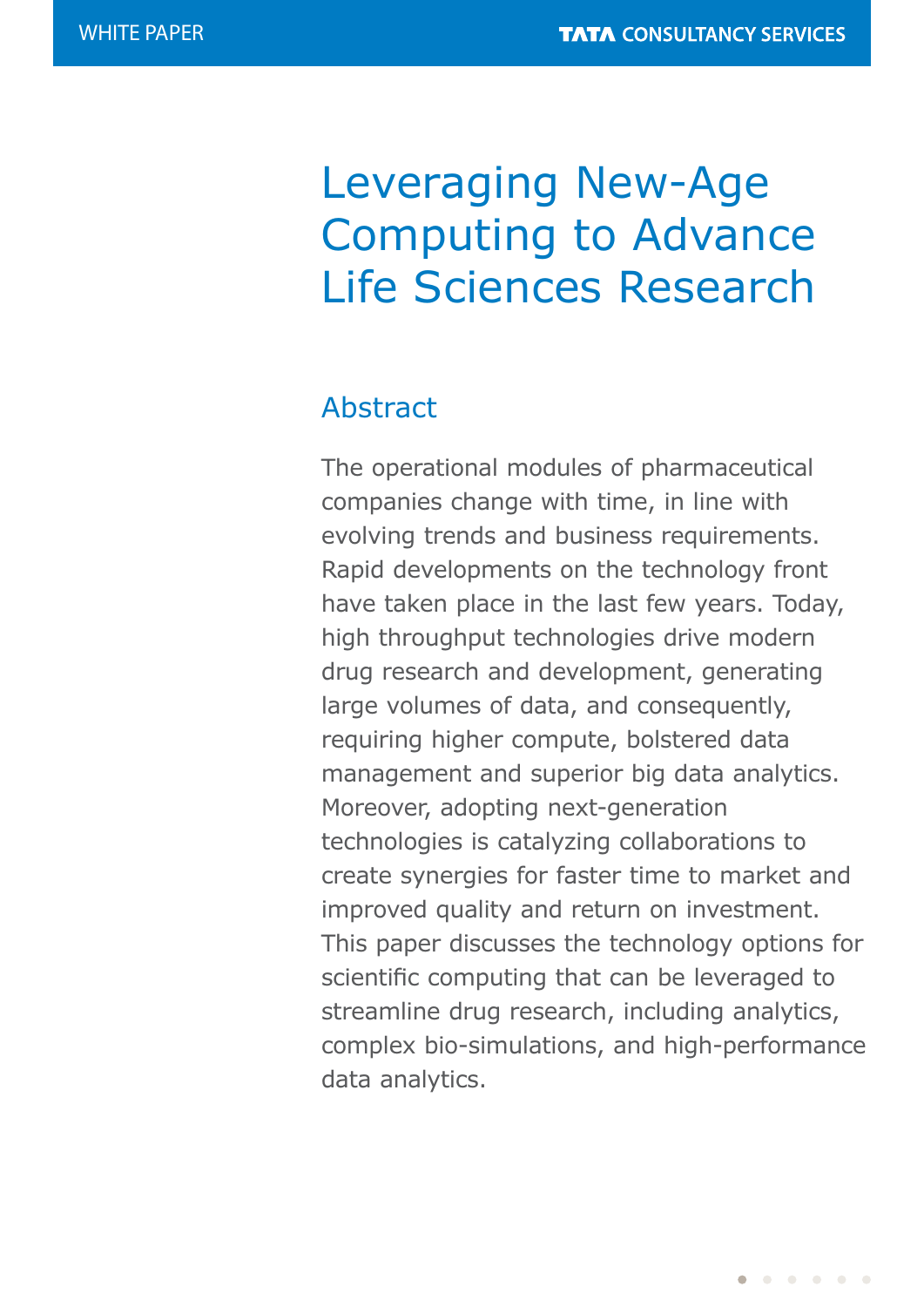### Need for smarter research

Staying competitive requires pharmaceutical companies to recalibrate strategies to adapt to the changing business environment. As recently as 10-15 years ago, pharmaceutical companies worked in silos, preferred the blockbuster drug model, and ensured profitability through awarded patents which were not as challenging to get. However, with the tightening of regulations and the ever-increasing pressure to perform in a strained economic environment, pharmaceutical firms have had to make their research and development workflows more productive. The industry, therefore, witnessed several acquisitions and mergers, which were the quickest way for companies to grow and replenish the dwindling pipeline. That trend, though, was not sustainable, resulting in the need to innovate and carry out smarter research<sup>1</sup>.

The operating models and footprint of pharmaceutical companies have changed over time. In the early 2000s and the few years preceding that, the revenue depended on patents acquired on small molecule drugs. Now, pharmaceutical giants have diversified and are generating parallel revenue from precision medicine products and biologicals<sup>2</sup>. Further, pharmaceutical companies are exploring the possibilities of harnessing the full potential of data within and across organizations, thus, moving away from the old blockbuster model and siloed approach to becoming more data-driven in the future<sup>3</sup>. Artificial intelligence and machine learning techniques are also being used to find inconspicuous patterns and correlations in data.

Conducting research powered by data requires niche skill sets and capabilities. The absence of these has resulted in acquisitions, strategic partnerships, and industry-wide collaboration. Building skill sets and capabilities has prompted pharmaceutical companies to embrace a collaborative approach. Pharmaceutical partnerships are now imperative and range from asset swap deals and combining promising candidates in the pipeline, all the way to co-marketing. Companies are collaborating with academia, promoting joint ownership of laboratories, providing access to industry resources, and facilitating sponsored research. Adopting such approaches would significantly challenge traditional operating models in the trillion-dollar pharmaceuticals industry, which is expected to touch \$1,170 billion by 2021, according to a report by market intelligence firm The Business Research Company<sup>4</sup>.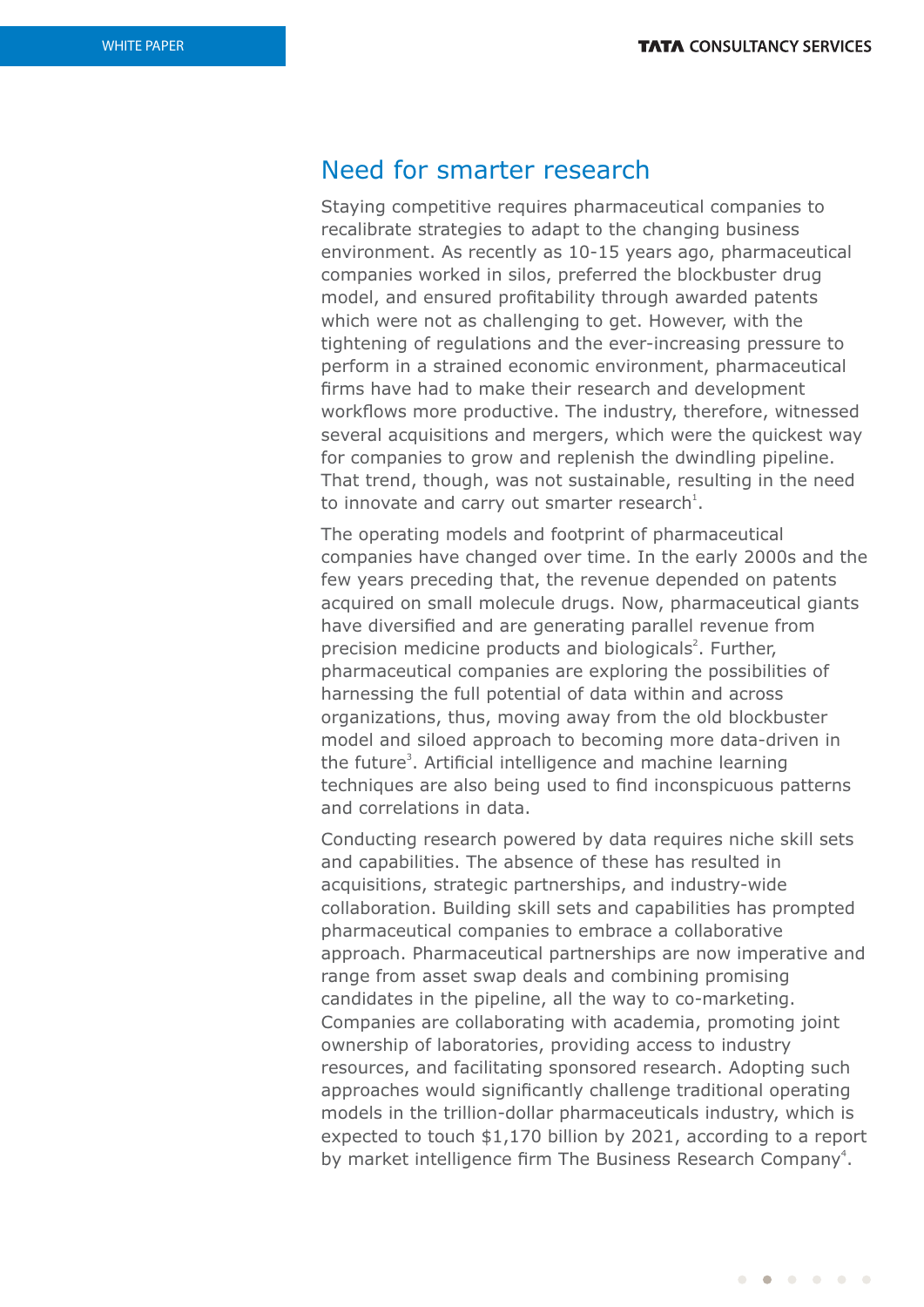### Ensuring optimal scientific computing in drug research

Scientists use hundreds of IT applications as well as multiple public and in-house databases. Traditionally, simulations and analytics for drug research have been run on desktop computers, high-performance workstations, and in-premise high-performance computing (HPC) clusters. Exploiting the full potential of an HPC cluster requires all the tools ported on it to run at their optimal efficiency, and achieving that depends on the availability of the appropriate resource requirement. The resource requirement, however, for each tool is very specific, encompassing compute, input/output (I/O), memory, and storage.

Pharmaceutical research requires implementing varied workloads. Sometimes accelerators like graphics processing units (GPUs) and field-programmable gate arrays (FPGAs) are used to improve the performance of a specific class of applications. The accelerators and storage devices are chosen based on the assessment of the workload and application areas.

Hence, research areas (choice of tools and type of workflows) play a significant role in deciding the choice of infrastructure between monolithic and hybrid clusters.

### The role of new-age technologies

Conducting research in a smarter way by harnessing the full potential of available research data necessitates running simulations and big data analytics that would require high compute, often exceeding the on-premise cluster capacity. To overcome the compute limitation, the on-premise compute infrastructure can be augmented to address the surge requirement. However, this comes with a cost and will reduce the overall cluster utilization when the surge subsides.

Furthermore, data sharing and results reproducibility are critical requirements for fruitful scientific collaboration.

Researchers on a collaborative project are spread out across the globe. The preferred infrastructure to enable global access involves migrating the IT environment from the local, on-premise cluster to the cloud. Pharmaceutical companies are now adopting cloud technologies to complement the locally maintained traditional HPC clusters. Cloud computing not only addresses computational requirements in surges but also provides a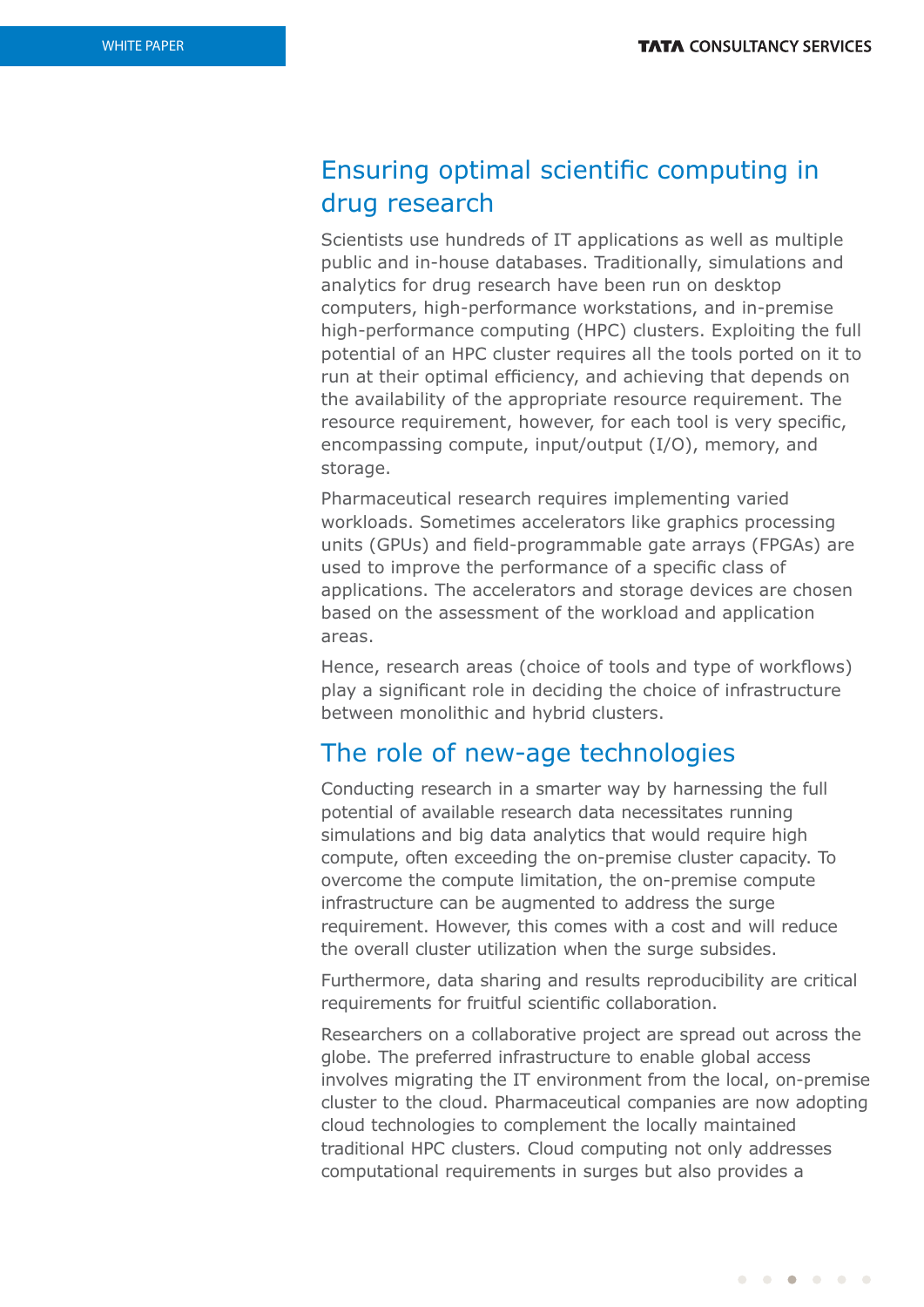flexible, scalable, secure, and transparent environment for collaborative work. Reproducibility of scientific findings is a primary requirement to be accepted by collaborators and policymakers, as complex biological problems need multiple rounds of data analysis using various tools to derive meaningful analysis.

Scientists routinely use computational workflows, employ data analytics, and share data. More importantly, conducting research in a streamlined and efficient manner makes it necessary for scientists to have gateways and collaborative platforms with global access and scalable computing resources to meet requirements during surges.

### **Challenges**

**Compute:** The primary objective of cloud adoption in onpremise HPC clusters is not to invest in augmenting them but to manage compute surges. The scalability and elasticity of the cloud make it possible to assess computational needs. Cloud providers offer various services with different prices and computational capabilities. However, finding the right instance for a workload application is critical, as resource provisioning plays a vital role in the cost and performance optimization of scientific workflows. A wrong choice may result in escalated costs and diminish the benefits associated with the 'pay per use model' of the cloud approach.

**Compute for varied workloads:** Performance on the cloud versus on-premise HPCs is application-specific, and hence, it does not make sense to move all applications and workflows from an in-house HPC to the cloud. Humphrey et al<sup>5</sup> compared various cloud models – an all-cloud design, a version that runs in-house on an HPC cluster, and a hybrid cloud bursting version using both in-house and cloud resources. The application used for the study benefited from the hybrid version, both on execution time and cost. Hence, carrying out a feasibility analysis for each application before moving it to the cloud environment is of paramount importance.

 $\begin{array}{ccccccccccccccccc} \bullet & \bullet & \bullet & \bullet & \bullet & \bullet & \bullet & \bullet & \bullet \end{array}$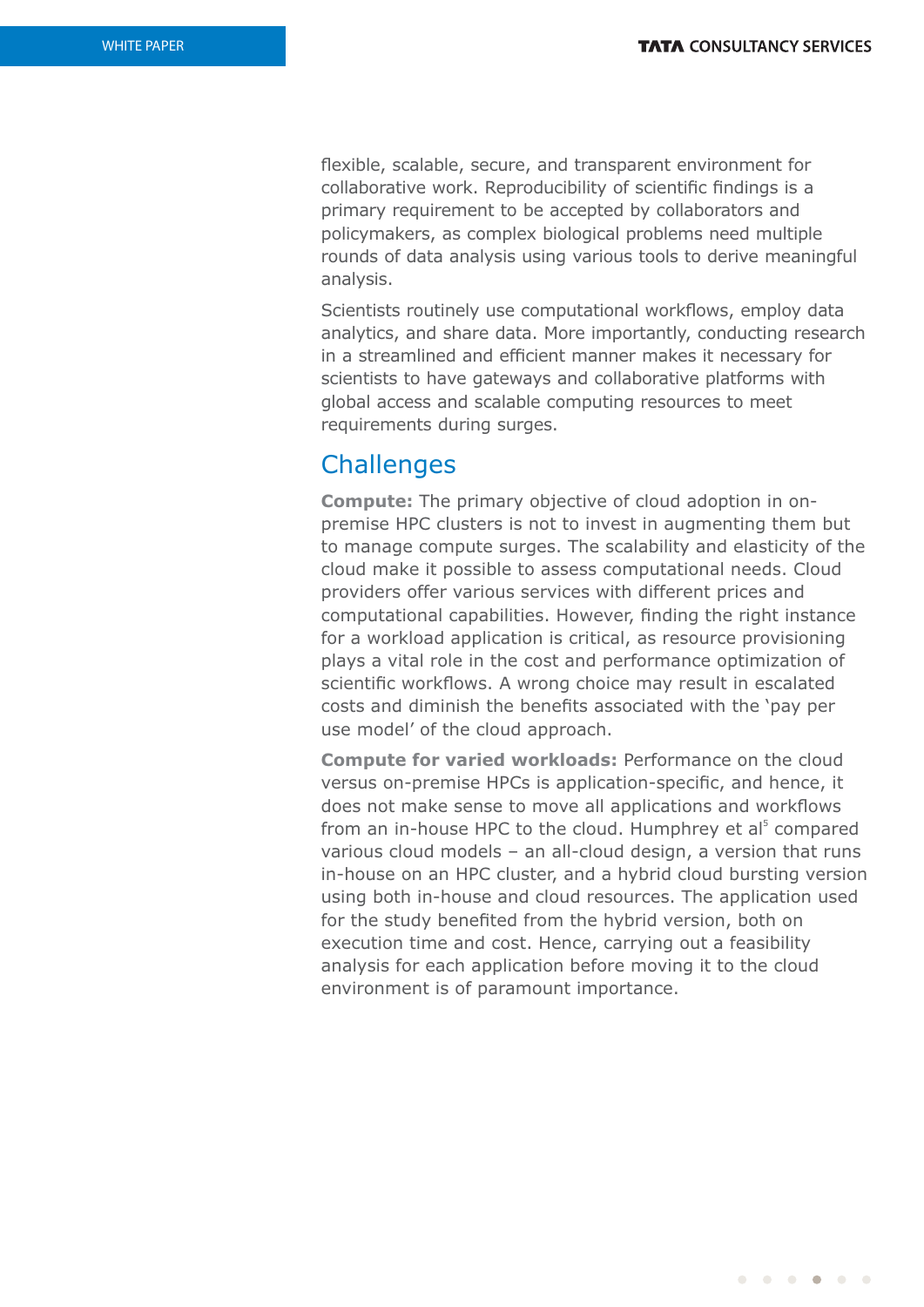### Conclusion

Most pharmaceutical research data analytics include workloads such as bio-simulations, big data computations, and dataintensive AI/ML approaches. Such varied workloads must be executed on appropriate hybrid infrastructure – on-premise CPU/GPU with cloud or a combination of both CPU and GPU with cloud – to deliver optimal performance. The research areas (types of workflows) and the need to collaborate determine the choice of infrastructure to be used to implement the workloads – internal HPC cluster, a private cloud, or a combination of both. Depending on the sensitivity of the work, workloads can be migrated to the public cloud to meet compute requirements during surges through a cloud burst.

Furthermore, one can adopt a hybrid approach with both the in-house HPC cluster and the cloud, as and when required. However, as reproducibility is a significant concern, rapidly deploying solutions and tools to generate a consistent environment through a cloud burst would be a desirable solution. Companies that can overcome organizational inertia and traditional mindsets, and adopt new-age computing technologies stand a better chance at improving drug research and ensuring development efficiency.

#### References

- [1] Pharmafile; The age of collaboration: Why pharma companies now have to work together; December 9, 2015; http://www.pharmafile.com/news/501725/agecollaboration-why-pharma-companies-now-have-work-together; Accessed on December 17, 2018
- [2] BiopharmaTrend.com; Top 7 Trends In Pharmaceutical Research In 2018; April 25, 2018; https://www.biopharmatrend.com/post/60-top-7-trends-in-pharmaceuticalresearch-in-2018-and-beyond/
- [3] Elsevier; R&D Solutions for Pharma & Life Sciences; From molecule to phenotype: Predictive modeling in Data-Driven Drug Discovery; https://www.elsevier.com/rdsolutions/industry-insights/pharma-and-life-sciences/predictive-modeling-in-ddd
- [4] The Business Research Company; The Growing Pharmaceuticals Market: Expert Forecasts and Analysis; May 16, 2018; https://blog.marketresearch.com/thegrowing-pharmaceuticals-market-expert-forecasts-andanalysis#targetText=The%20global%20pharmaceuticals%20market%20was,by%2 0The%20Business%20Research%20Company
- [5] Proceedings 2011 7th IEEE International Conference on eScience; Assessing the Value of Cloudbursting: A Case Study of Satellite Image Processing on Windows Azure; 5-8, December, 2011; https://dl.acm.org/citation.cfm?id=2116576